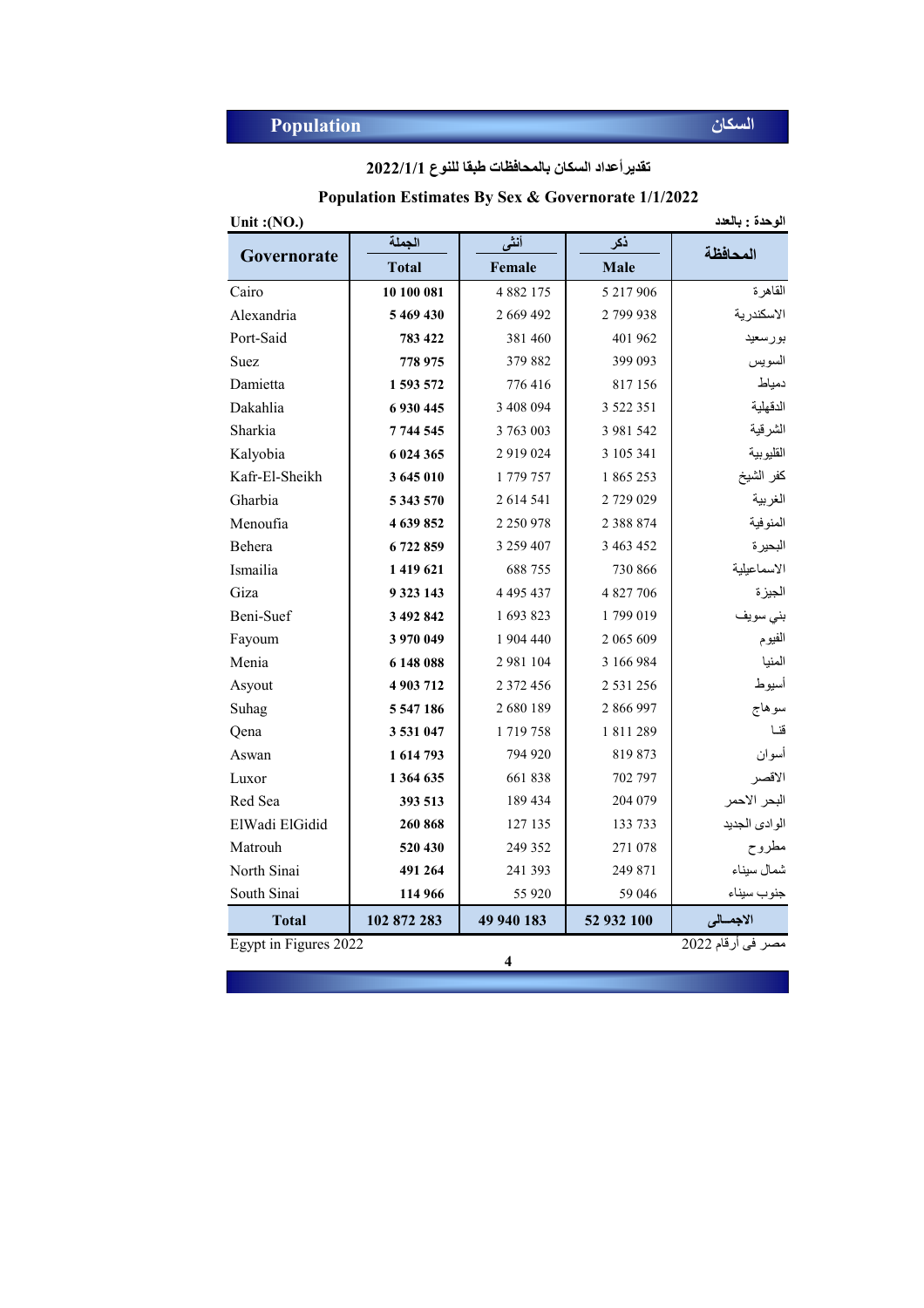**تقدیر اعداد السكان طبقا للمحافظات (حضر وریف) 2022/1/1**

|  | <b>Population Estimates By Governorate (Urban /Rural) 1/1/2022</b> |  |  |
|--|--------------------------------------------------------------------|--|--|
|  |                                                                    |  |  |

| Unit: $(NO.)$  |                        |              |               |               | الوحدة : بالعدد |
|----------------|------------------------|--------------|---------------|---------------|-----------------|
| Governorate    | $\frac{0}{0}$<br>الحضر | جملسة        | ريف           | حضر           | المحافظة        |
|                | <b>Urban</b>           | <b>Total</b> | <b>Rural</b>  | <b>Urban</b>  |                 |
| Cairo          | 100.0                  | 10 100 081   | $\theta$      | 10 100 081    | القاهرة         |
| Alexandria     | 98.0                   | 5 469 430    | 111 102       | 5 3 5 8 3 2 8 | الاسكندرية      |
| Port-Said      | 100.0                  | 783 422      | $\theta$      | 783 422       | بورسعيد         |
| <b>Suez</b>    | 100.0                  | 778 975      | $\theta$      | 778 975       | السويس          |
| Damietta       | 40.5                   | 1593572      | 948 694       | 644 878       | دمياط           |
| Dakahlia       | 30.7                   | 6 930 445    | 4 804 964     | 2125 481      | الدقهلية        |
| Sharkia        | 26.1                   | 7 744 545    | 5 726 496     | 2018 049      | الشرقية         |
| Kalyoubia      | 42.9                   | 6 024 365    | 3 441 329     | 2583 036      | القليوبية       |
| Kafr ElSheikh  | 24.4                   | 3 645 010    | 2753936       | 891 074       | كفر الشيخ       |
| Gharbia        | 30.4                   | 5 343 570    | 3716887       | 1626683       | الغربية         |
| Menoufia       | 21.7                   | 4 639 852    | 3 633 141     | 1 006 711     | المنوفية        |
| Behera         | 20.8                   | 6722859      | 5 3 2 5 3 5 3 | 1 397 506     | البحيرة         |
| Ismailia       | 46.2                   | 1419621      | 763 222       | 656 399       | الاسماعيلية     |
| Giza           | 60.0                   | 9 3 23 143   | 3 726 704     | 5596 439      | الجيزة          |
| Beni-Suef      | 24.4                   | 3 492 842    | 2 640 639     | 852 203       | بني سويف        |
| Fayoum         | 23.2                   | 3 970 049    | 3 049 546     | 920 503       | الفيوم          |
| Menia          | 19.1                   | 6 148 088    | 4 976 548     | 1 171 540     | المنيا          |
| Asyout         | 27.1                   | 4 903 712    | 3 572 981     | 1 3 3 0 7 3 1 | أسيوط           |
| Suhag          | 21.4                   | 5 547 186    | 4 360 453     | 1 186 733     | سوهاج           |
| Qena           | 18.3                   | 3 531 047    | 2 883 553     | 647 494       | قنــــــا       |
| Aswan          | 45.3                   | 1 614 793    | 882 548       | 732 245       | أسوان           |
| Luxor          | 41.6                   | 1 364 635    | 797 072       | 567 563       | الاقصر          |
| Red Sea        | 96.8                   | 393 513      | 12 5 6 8      | 380 945       | البحر الاحمر    |
| ElWadi ElGidid | 49.8                   | 260 868      | 130 883       | 129 985       | الوادي الجديد   |
| Matrouh        | 64.4                   | 520 430      | 185 443       | 334 987       | مطروح           |
| North Sinai    | 61.7                   | 491 264      | 188 012       | 303 252       | شمال سيناء      |
| South Sinai    | 54.3                   | 114 966      | 52 572        | 62 3 94       | جنوب سيناء      |
| <b>Total</b>   | 43.0                   | 102 872 283  | 58 684 646    | 44 187 637    | الاجمسالى       |

**Egypt in Figures 2022**

**5**

**مصر فى أرقام 2022**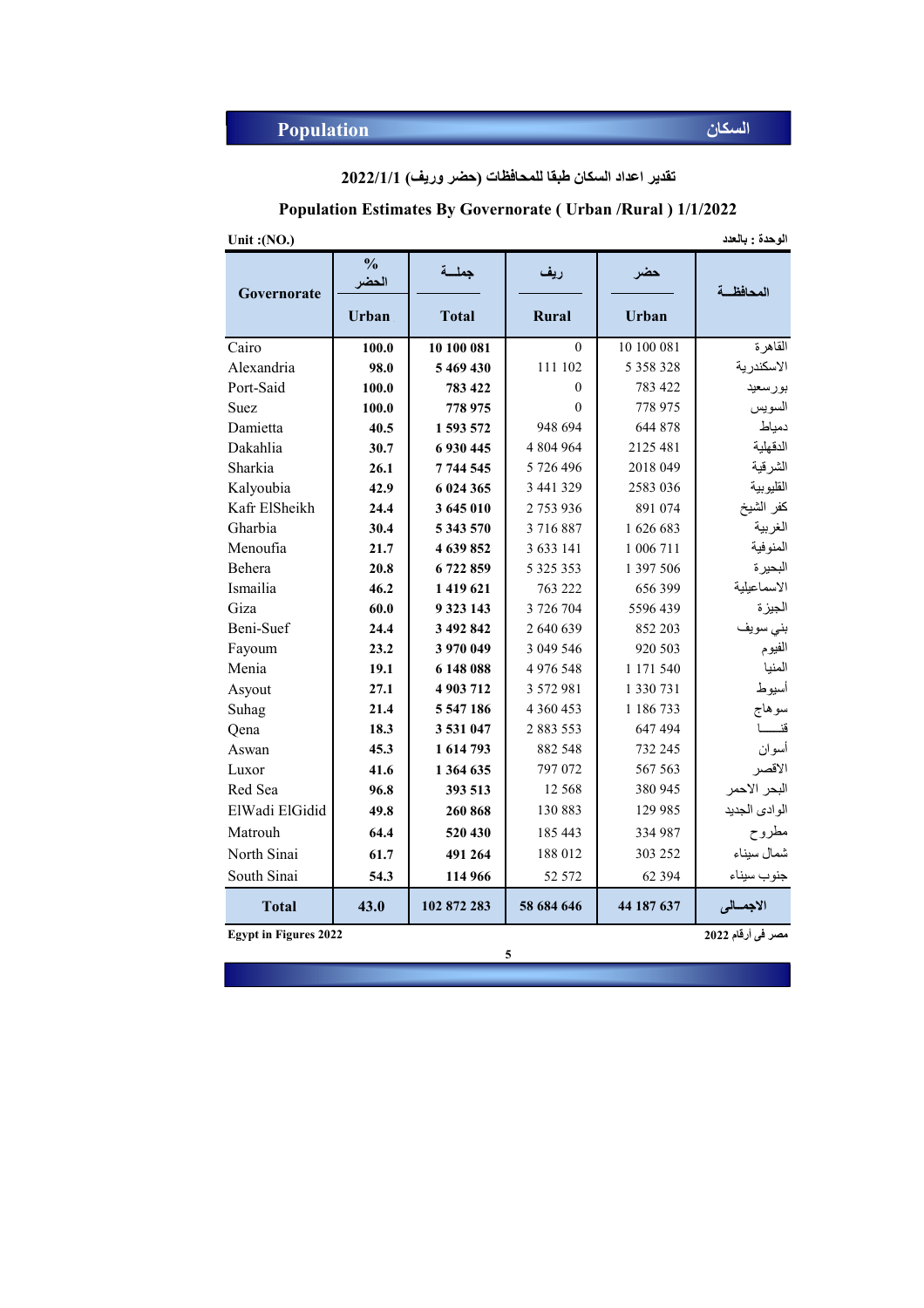**تقدیرعدد السكان وفقاً لفئات السن والنوع إجمالى الجمھوریة /1/1 2022**

**Population Estimates By Sex, Age Group & Total Egypt 1/1/2022** 

| Unit: $(NO.)$ | الوحدة :بالعدد |
|---------------|----------------|
|---------------|----------------|

| الوحدة :بالعدد |
|----------------|
|                |
|                |

|                  |               | الحملسة       | أنشى          | نكر           | فئات السن |
|------------------|---------------|---------------|---------------|---------------|-----------|
| <b>Age Group</b> | $\frac{0}{0}$ | <b>Total</b>  | Female        | Male          |           |
| $0-4$            | 13.6          | 14 013 046    | 6 866 212     | 7 146 834     | $4-0$     |
| $5-9$            | 11.1          | 11 420 336    | 5 499 009     | 5 921 327     | $9 - 5$   |
| $10 - 14$        | 9.5           | 9807257       | 4706385       | 5 100 872     | $14 - 10$ |
| $15-19$          | 9.5           | 9782746       | 4 713 396     | 5 069 350     | $19-15$   |
| $20 - 24$        | 8.7           | 8 9 38 0 55   | 4 3 4 9 7 7 0 | 4 5 8 8 2 8 5 | $24 - 20$ |
| 25-29            | 8.6           | 8 8 6 4 5 3 9 | 4 4 9 5 9 8 0 | 4 3 68 5 59   | $29 - 25$ |
| 30-34            | 7.7           | 7963513       | 3 890 754     | 4 072 759     | $34 - 30$ |
| 35-39            | 6.8           | 7 031 110     | 3 422 087     | 3 609 023     | 39-35     |
| 40-44            | 5.4           | 5 5 8 4 8 1 1 | 2 711 101     | 2 873 710     | 44-40     |
| 45-49            | 4.6           | 4760977       | 2 290 388     | 2 470 589     | 49-45     |
| 50-54            | 4.2           | 4 3 3 2 5 9 8 | 2 115 608     | 2 216 990     | 54-50     |
| 55-59            | 3.4           | 3 533 345     | 1 679 822     | 1 853 523     | 59-55     |
| 60-64            | 2.8           | 2871589       | 1 339 983     | 1 531 606     | 64-60     |
| 65-69            | 1.8           | 1864026       | 844 863       | 1 019 163     | $69 - 65$ |
| $70 - 74$        | 1.1           | 1 101 472     | 527 000       | 574 472       | 74-70     |
| $75 +$           | 1.0           | 1 002 863     | 487 825       | 515 038       | $+75$     |
| <b>Total</b>     | 100           | 102 872 283   | 49 940 183    | 52 932 100    | الاجمسالي |

**Egypt in Figures 2022**

**6**

**مصر فى أرقام 2022**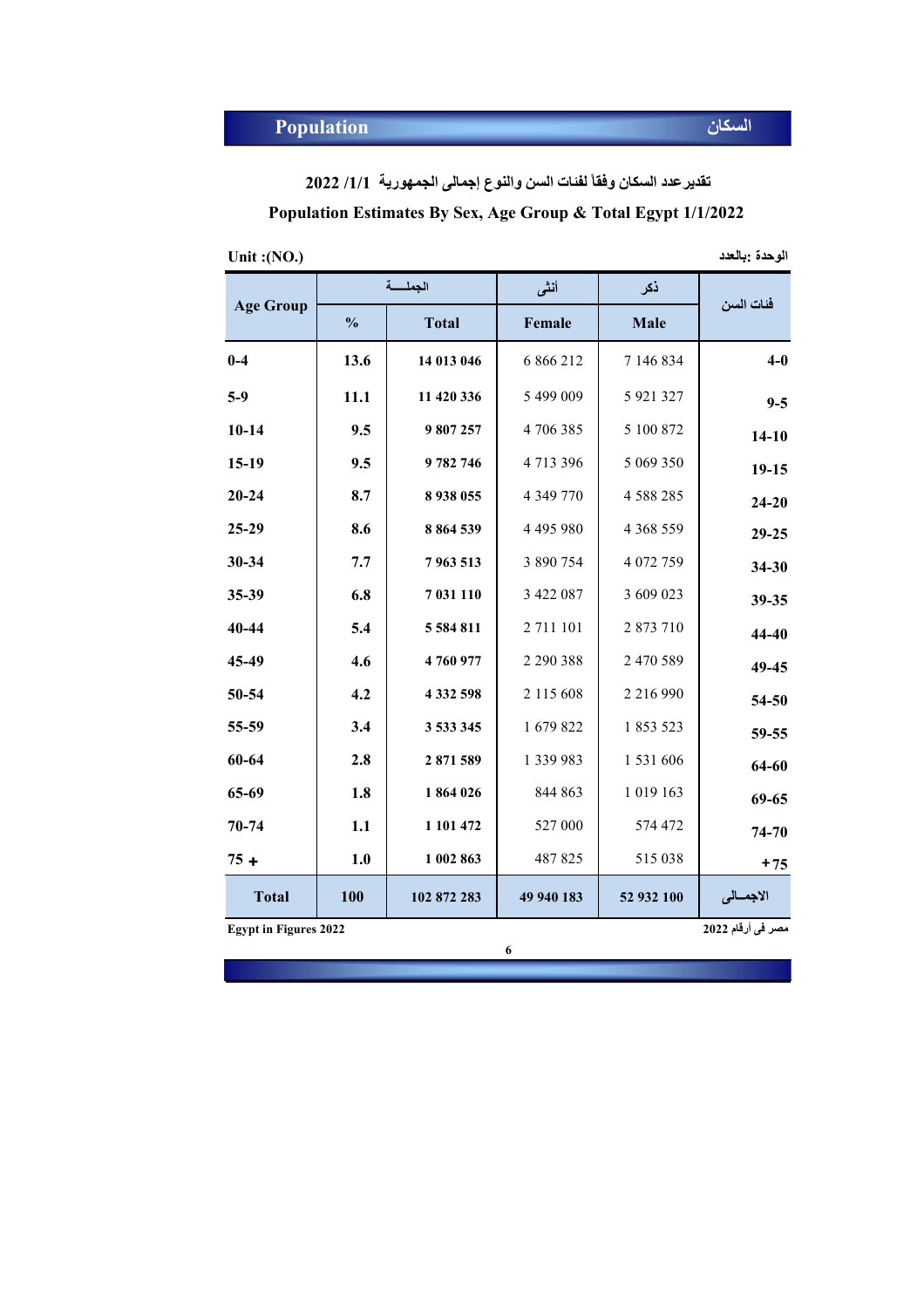|  |  | تقدير أعداد السكان في منتصف الاعوام طبقا للنوع (2003-2021) |  |  |
|--|--|------------------------------------------------------------|--|--|
|--|--|------------------------------------------------------------|--|--|

| Unit: 000 Pop. |         |             | الوحدة : بالألف نسمه |
|----------------|---------|-------------|----------------------|
| الاجمالي       | أنثى    | ذكر         | السنة                |
| <b>Total</b>   | Female  | <b>Male</b> | Year                 |
| 67964          | 33 244  | 34 720      | 2003                 |
| 69 303         | 33 924  | 35 379      | 2004                 |
| 70 653         | 34 616  | 36 037      | 2005                 |
| 72 008         | 35 28 3 | 36 725      | 2006                 |
| 73 644         | 36 000  | 37 644      | 2007                 |
| 75 194         | 36 780  | 38 414      | 2008                 |
| 76 925         | 37 598  | 39 327      | 2009                 |
| 78 685         | 38 457  | 40 228      | 2010                 |
| 80 530         | 39 377  | 41 153      | 2011                 |
| 82 305         | 40 247  | 42 058      | 2012                 |
| 84 629         | 41 421  | 43 208      | 2013                 |
| 86 814         | 42 509  | 44 30 5     | 2014                 |
| 88 958         | 43 579  | 45 379      | 2015                 |
| 91 023         | 44 609  | 46414       | 2016                 |
| 95 203         | 46 107  | 49 0 96     | 2017                 |
| 97 147         | 47 077  | 50 070      | 2018                 |
| 98 902         | 47954   | 50 948      | 2019                 |
| 100 604        | 48 805  | 51 799      | 2020                 |
| 102 061        | 49 536  | 52 5 25     | 2021                 |

**Population Estimates By Sex in Midyears (2003-2021)**

**تقدیر اعداد السكان طبقا للنوع وفئات السن 2022/1/1**

**Population Estimates By Sex and Age Group 1/1/2022**

| <b>Age Group</b>                                  | نسبة النوع <sup>(1)</sup> | حملسة        | أنشى       | ذكر         | فئات السن |  |
|---------------------------------------------------|---------------------------|--------------|------------|-------------|-----------|--|
|                                                   | Sex ratio <sup>(1)</sup>  | <b>Total</b> | Female     | <b>Male</b> |           |  |
| Less than 15                                      | 106.4                     | 35240 639    | 17 071 606 | 18 169 033  | اقل من 15 |  |
| $39-15$                                           | 104.0                     | 42579 963    | 20 871 987 | 21 707 976  | 15-39     |  |
| 64-40                                             | 108.0                     | 21083320     | 10 136 902 | 10 946 418  | 40-64     |  |
| $65+$                                             | 113.4                     | 3968 361     | 1859688    | 2 108 673   | $+65$     |  |
| <b>Total</b>                                      | 106.0                     | 102 872 283  | 49 940 183 | 52 932 100  | الاجمالى  |  |
| مصر في أرقام 2022<br><b>Egypt in Figures 2022</b> |                           |              |            |             |           |  |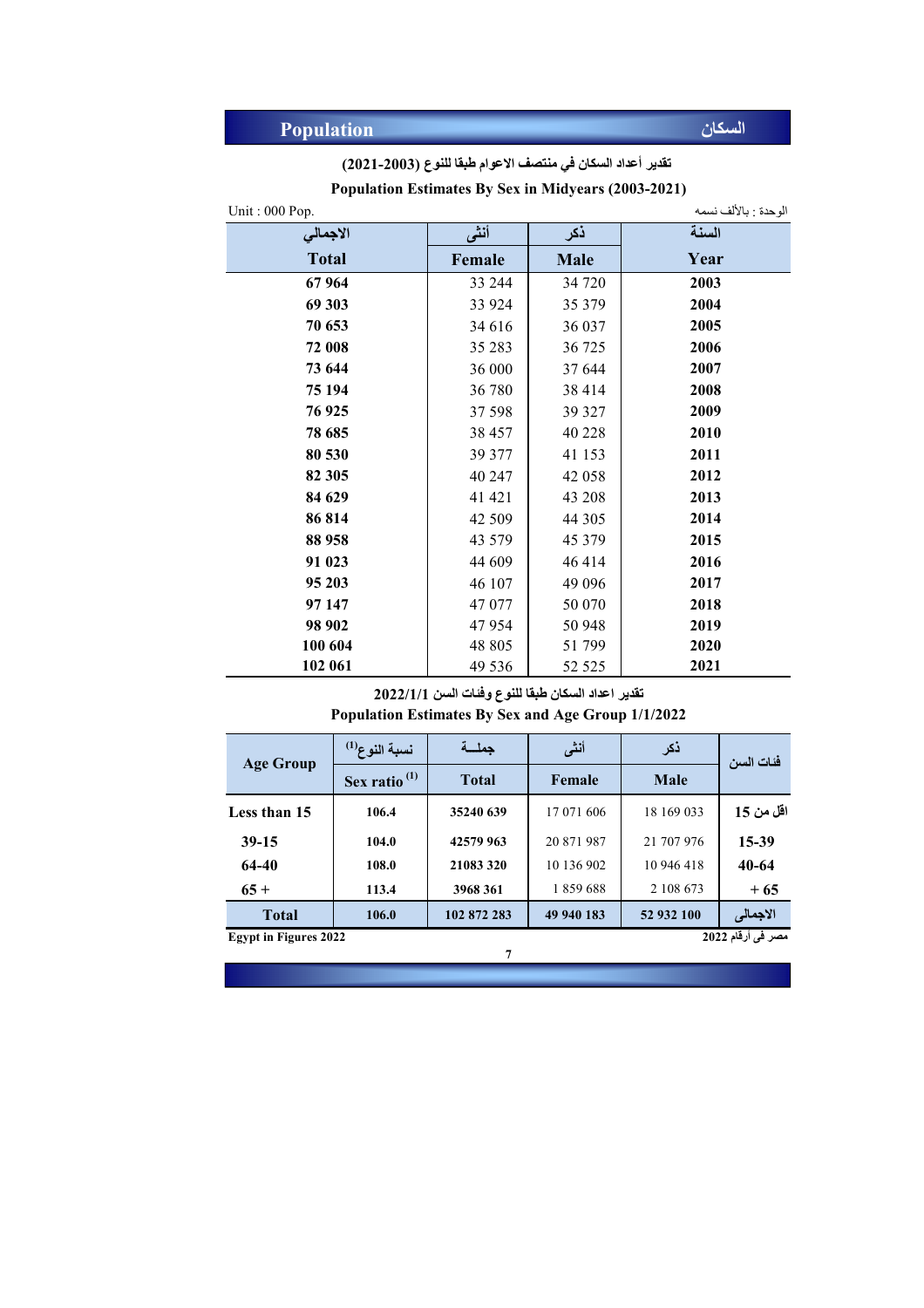**تقدیرأعداد السكان طبقا للنوع والمحافظة 2021/7/1**

#### **Population Estimation By Sex & Governorate 1/7/2021**

| Unit:NO.       | الوحدة : بالعدد .                                                           |               |              |               |               |               |  |
|----------------|-----------------------------------------------------------------------------|---------------|--------------|---------------|---------------|---------------|--|
|                | نسبة النوع <sup>(1)</sup>                                                   |               | جملة         | أنشى          | ذكر           | المحافظة      |  |
| Governorate    | Sex Ratio <sup>(1)</sup>                                                    | $\frac{0}{0}$ | <b>Total</b> | Female        | <b>Male</b>   |               |  |
| Cairo          | 107.0                                                                       | 9.8           | 10 044 894   | 4852119       | 5 192 775     | القاهرة       |  |
| Alexandria     | 105.0                                                                       | 5.3           | 5 441 866    | 2 654 842     | 2 787 024     | الاسكندرية    |  |
| Port-Said      | 105.4                                                                       | 0.8           | 780 515      | 379 976       | 400 539       | بورسعيد       |  |
| Suez           | 105.1                                                                       | 0.8           | 773 840      | 377 216       | 396 624       | السويس        |  |
| Damietta       | 105.3                                                                       | 1.6           | 1 585 253    | 772 240       | 813 013       | دمياط         |  |
| Dakahlia       | 103.4                                                                       | 6.8           | 6 889 962    | 3 3 8 8 0 8 4 | 3 501 878     | الدقهلية      |  |
| Sharkia        | 105.8                                                                       | 7.5           | 7682770      | 3732612       | 3 950 158     | الشرقية       |  |
| Kalyobia       | 106.4                                                                       | 5.9           | 5982567      | 2897869       | 3 0 8 4 6 9 8 | القليوبية     |  |
| Kafr-El-Sheikh | 104.8                                                                       | 3.5           | 3 620 887    | 1768413       | 1 852 474     | كفر الشيخ     |  |
| Gharbia        | 104.4                                                                       | 5.2           | 5 309 440    | 2 597 785     | 2 711 655     | الغربية       |  |
| Menoufia       | 106.1                                                                       | 4.5           | 4 604 599    | 2 2 3 6 4 5   | 2 370 954     | المنوفية      |  |
| Behera         | 106.3                                                                       | 6.5           | 6 676 858    | 3 2 3 7 1 5 8 | 3 439 700     | البحيرة       |  |
| Ismailia       | 106.2                                                                       | 1.4           | 1 408 847    | 683 182       | 725 665       | الاسماعيلية   |  |
| Giza           | 107.5                                                                       | 9.1           | 9 250 791    | 4 4 5 8 8 3 4 | 4791957       | الجيزة        |  |
| Beni-Suef      | 106.3                                                                       | 3.4           | 3 455 733    | 1 675 434     | 1780299       | بني سويف      |  |
| Fayoum         | 108.5                                                                       | 3.8           | 3 928 020    | 1883822       | 2 044 198     | الفيوم        |  |
| Menia          | 106.3                                                                       | 6.0           | 6 077 791    | 2 946 740     | 3 131 051     | المنيا        |  |
| Asyout         | 106.7                                                                       | 4.7           | 4 847 735    | 2 344 864     | 2 502 871     | أسيوط         |  |
| Suhag          | 107.0                                                                       | 5.4           | 5 486 409    | 2 650 700     | 2 835 709     | سوهاج         |  |
| Qena           | 105.3                                                                       | 3.4           | 3 492 867    | 1 701 125     | 1791742       | قنا           |  |
| Aswan          | 103.2                                                                       | 1.6           | 1 600 210    | 787 412       | 812798        | أسوان         |  |
| Luxor          | 106.2                                                                       | 1.3           | 1 352 818    | 656 083       | 696 735       | الاقصر        |  |
| Red Sea        | 107.9                                                                       | 0.4           | 390 070      | 187 624       | 202 446       | البحر الأحمر  |  |
| ElWadi ElGidid | 105.3                                                                       | 0.3           | 259 174      | 126 251       | 132 923       | الوادى الجديد |  |
| Matrouh        | 108.8                                                                       | 0.5           | 511 545      | 244 956       | 266 589       | مطروح         |  |
| North Sinai    | 103.7                                                                       | 0.5           | 492 555      | 241 836       | 250 719       | شمال سيناء    |  |
| South Sinai    | 105.8                                                                       | 0.1           | 112 672      | 54 749        | 57923         | جنوب سيناء    |  |
| <b>Total</b>   | 106.0                                                                       | 100           | 102 060 688  | 49 535 571    | 52 525 117    | الاجمالى      |  |
|                | (1) نسبة النوع : ذكور لكل 100 أنثـي<br>(1) Sex Ratio: Males per 100 Females |               |              |               |               |               |  |

**مصر فى أرقام 2022 2022 Figures in Egypt**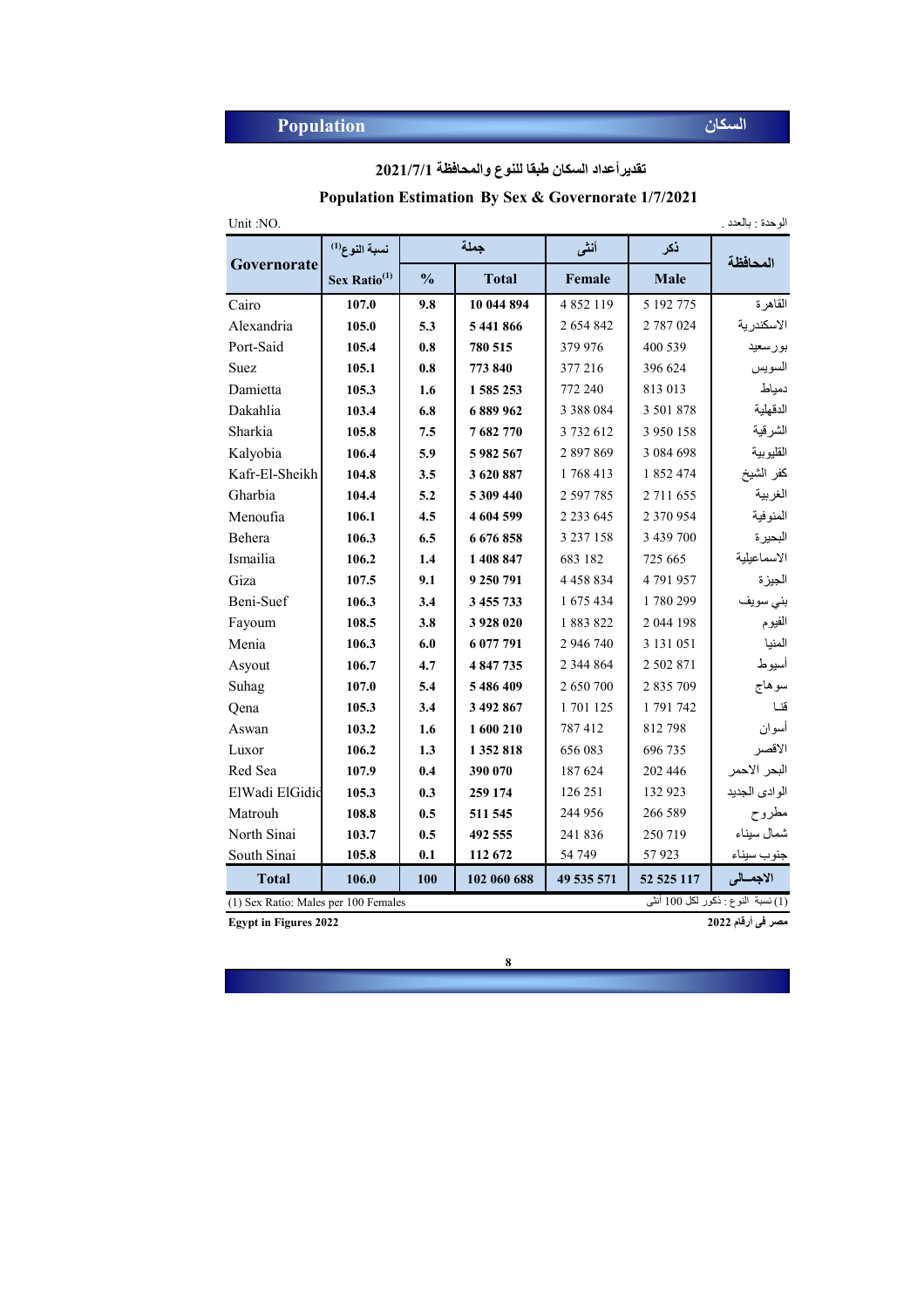**تقدیر اعداد السكان طبقا للمحافظات (حضر وریف) 2021/7/1**

#### **Population Estimates By Governorate ( Urban /Rural ) 1/7/2021**

الوحدة : بالعدد .NO : Unit

| Governorate                  | $\%$ الحضر | جملة         | ريف          | حضر        | المحافظة          |
|------------------------------|------------|--------------|--------------|------------|-------------------|
|                              | Urban %    | <b>Total</b> | <b>Rural</b> | Urban      |                   |
| Cairo                        | 100.0      | 10 044 894   | $\theta$     | 100 448 94 | القاهرة           |
| Alexandria                   | 98.0       | 5441866      | 106 920      | 53 349 46  | الاسكندرية        |
| Port-Said                    | 100.0      | 780 515      | $\Omega$     | 780 515    | بورسعيد           |
| <b>Suez</b>                  | 100.0      | 773 840      | $\Omega$     | 773 840    | السويس            |
| Damietta                     | 40.4       | 1585253      | 944 868      | 640 385    | دمياط             |
| Dakahlia                     | 30.0       | 6889962      | 47 895 26    | 21 004 36  | الدقهلية          |
| Sharkia                      | 25.9       | 7682770      | 56 958 87    | 19 868 83  | الشرقية           |
| Kalyoubia                    | 43.0       | 5982567      | 34 170 79    | 25 654 88  | القليوبية         |
| Kafr ElSheikh                | 24.5       | 3620887      | 27 352 69    | 885 618    | كفر الشيخ         |
| Gharbia                      | 30.0       | 5 309 440    | 37 043 10    | 16 051 30  | الغربية           |
| Menoufia                     | 21.6       | 4 604 599    | 36 086 13    | 995 986    | المنوفية          |
| Behera                       | 21.0       | 6676858      | 53 007 56    | 13 761 02  | البحير ة          |
| Ismailia                     | 46.0       | 1 408 847    | 760 829      | 648 018    | الاسماعيلية       |
| Giza                         | 60.0       | 9 250 791    | 36 855 88    | 55 652 03  | الجيزة            |
| Beni-Suef                    | 24.2       | 3 455 733    | 26 192 94    | 836 439    | بني سويف          |
| Fayoum                       | 23.0       | 3 928 020    | 30 174 30    | 910 590    | الفيوم            |
| Menia                        | 18.9       | 6 077 791    | 49 285 76    | 11 492 15  | المنيا            |
| Asyout                       | 27.0       | 4 847 735    | 35 388 67    | 13 088 68  | أسيوط             |
| Suhag                        | 21.4       | 5486409      | 43 137 30    | 11 726 79  | سوهاج             |
| Qena                         | 18.0       | 3 492 867    | 28 548 99    | 637968     | قنـــــا          |
| Aswan                        | 44.9       | 1 600 210    | 881 691      | 718 519    | أسوان             |
| Luxor                        | 41.0       | 1352818      | 792 487      | 560 331    | الاقصر            |
| Red Sea                      | 96.8       | 390 070      | 12 601       | 377469     | البحر الاحمر      |
| ElWadi ElGidid               | 49.0       | 259 174      | 1 309 45     | 128 229    | الوادي الجديد     |
| Matrouh                      | 64.2       | 511 545      | 183117       | 328 428    | مطروح             |
| North Sinai                  | 61.0       | 492 555      | 190336       | 302 219    | شمال سيناء        |
| South Sinai                  | 54.6       | 112 672      | 51 179       | 61 493     | جنوب سيناء        |
| <b>Total</b>                 | 42.9       | 102 060 688  | 58 264 797   | 43 795 891 | الاجمالي          |
| <b>Egypt in Figures 2022</b> |            |              |              |            | مصر في أرقام 2022 |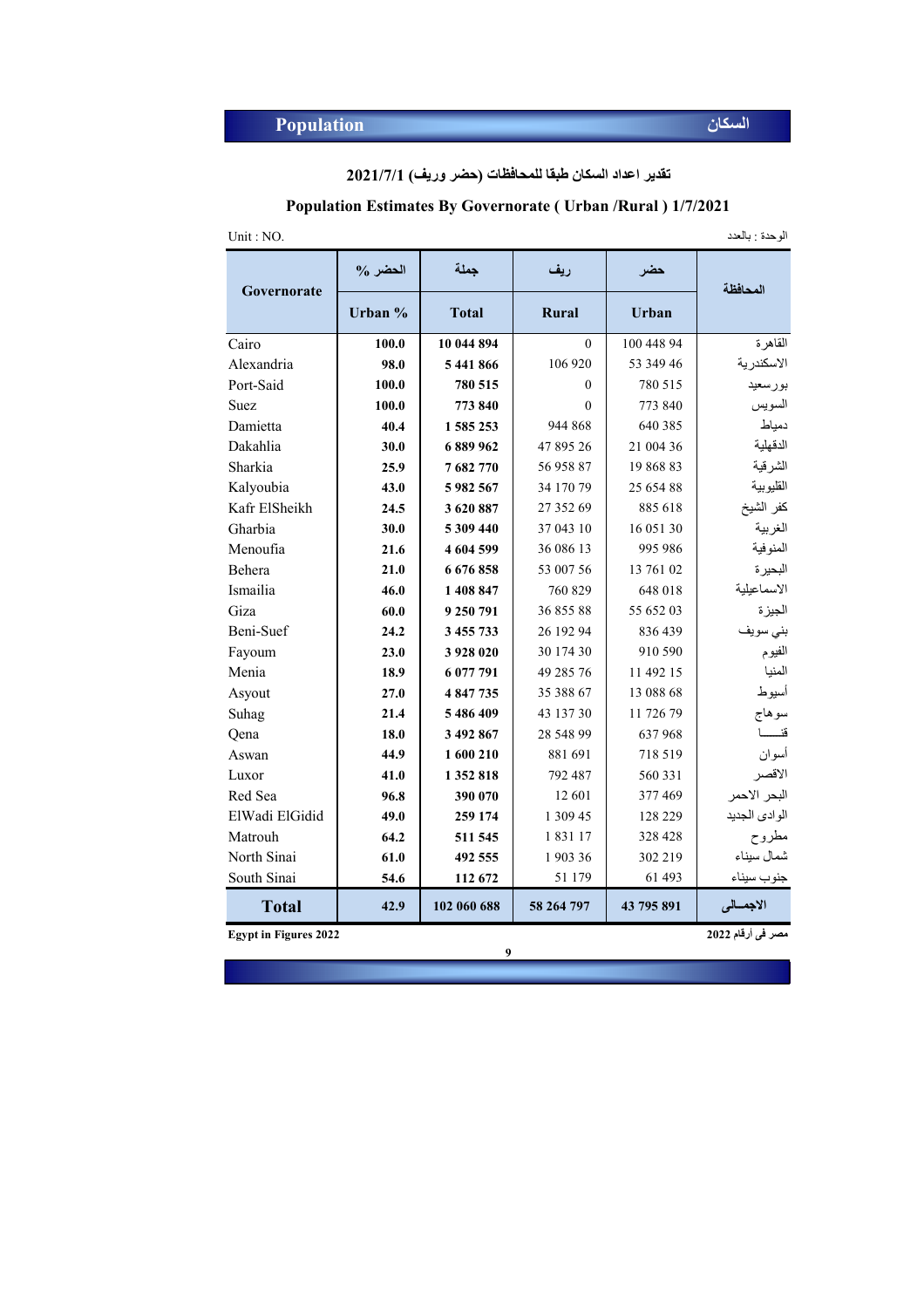**تقدیر اعداد السكان طبقا للنوع وفئات السن /1 /7 2021**

# **Population Estimates By Sex and Age Group 1/7/2021**

| الوحدة : بالعدد<br>Unit : NO. |  |  |  |
|-------------------------------|--|--|--|
|-------------------------------|--|--|--|

| الوحدة وبالعدد |  |  |
|----------------|--|--|
|                |  |  |

|                  |               | الجملسة      | أنشى            | نكر           |            |
|------------------|---------------|--------------|-----------------|---------------|------------|
| <b>Age Group</b> | $\frac{0}{0}$ | <b>Total</b> | Female          | Male          | فئات السن  |
| $0-4$            | 13.6          | 13 901 415   | 6 810 230       | 7 091 185     | $4-0$      |
| $5-9$            | 11.1          | 11 328 431   | 5 4 5 3 6 5 5   | 5 874 776     | $9 - 5$    |
| $10 - 14$        | 9.5           | 9728953      | 4 667 944       | 5 061 009     | $14 - 10$  |
| $15-19$          | 9.5           | 9 704 545    | 4 674 799       | 5 029 746     | $19-15$    |
| $20 - 24$        | 8.7           | 8 867 384    | 4 3 1 4 4 4 4 6 | 4 5 5 2 9 3 8 | $24 - 20$  |
| 25-29            | 8.6           | 8794526      | 4 4 5 9 5 3 1   | 4 3 3 4 9 9 5 | $29 - 25$  |
| 30-34            | 7.7           | 7901422      | 3 859 578       | 4 041 844     | $34 - 30$  |
| 35-39            | 6.8           | 6 975 937    | 3 3 9 4 4 3 4   | 3 581 503     | 39-35      |
| 40-44            | 5.4           | 5 541 197    | 2 689 285       | 2851912       | 44-40      |
| 45-49            | 4.6           | 4723600      | 2 271 880       | 2 451 720     | 49-45      |
| 50-54            | 4.2           | 4 298 949    | 2 098 681       | 2 200 268     | 54-50      |
| 55-59            | 3.4           | 3505819      | 1 666 315       | 1 839 504     | 59-55      |
| 60-64            | 2.8           | 2 849 156    | 1 329 165       | 1 519 991     | 64-60      |
| 65-69            | 1.8           | 1849 460     | 838 077         | 1 011 383     | 69-65      |
| 70-74            | 1.1           | 1 092 856    | 522 772         | 570 084       | 74-70      |
| $75+$            | 1.0           | 997 038      | 484 779         | 512 259       | $+75$      |
| <b>Total</b>     | 100           | 102 060 688  | 49 535 571      | 52 525 117    | الاجمــالى |

**مصر فى أرقام 2022 2022 Figures in Egypt**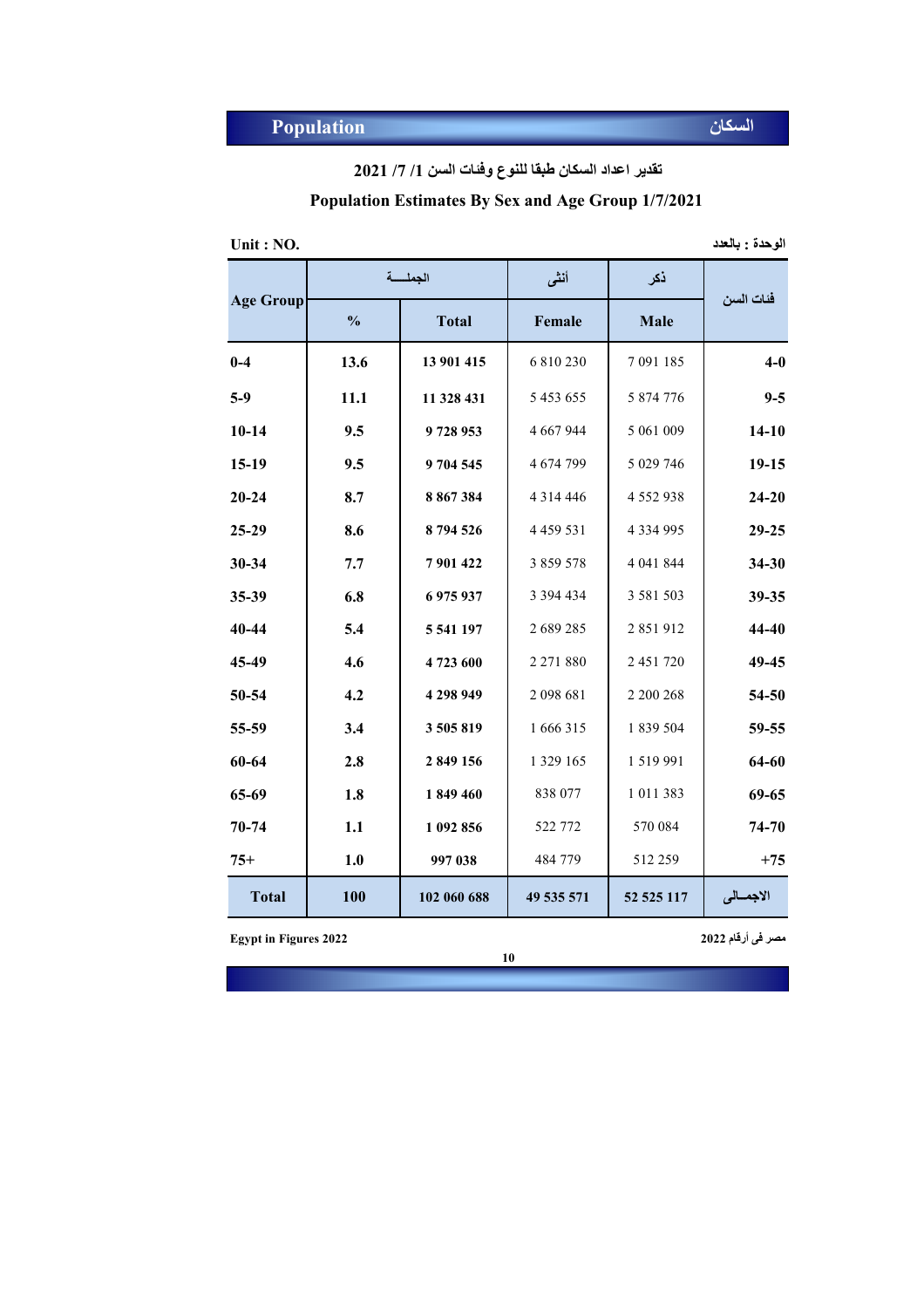| Unit: $000$ pop.    |                          |              |         |         |       | الو حدة: بالألف نسمة |
|---------------------|--------------------------|--------------|---------|---------|-------|----------------------|
| معدلات النمو        | نسبة النوع (1)           | الجملة       | انشى    | ذكر     | السنة | رقم التعداد          |
| <b>Growth Rates</b> | Sex Ratio <sup>(1)</sup> | <b>Total</b> | Female  | Male    | Year  | Census No.           |
|                     | 99.3                     | 6 7 1 2      | 3 3 6 7 | 3 3 4 5 | 1882  | 1                    |
| 2.43                | 103.3                    | 9669         | 4755    | 4914    | 1897  | $\mathbf{2}$         |
| 1.46                | 100.8                    | 11 190       | 5 5 7 3 | 5617    | 1907  | 3                    |
| 1.28                | 100.3                    | 12 718       | 6 3 4 9 | 6 3 6 9 | 1917  | 4                    |
| 1.09                | 99.1                     | 14 178       | 7 1 2 0 | 7058    | 1927  | 5                    |
| 1.16                | 100.2                    | 15 9 21      | 7954    | 7967    | 1937  | 6                    |
| 1.75                | 98.1                     | 18 9 67      | 9 5 7 5 | 9 3 9 2 | 1947  | 7                    |
| 2.34                | 101.2                    | 26 085       | 12 967  | 13 118  | 1960  | 8                    |
| 2.52                | 101.9                    | 30 076       | 14 900  | 15 176  | 1966  | (2)<br>9             |
| 1.92                | 103.7                    | 36 626       | 17978   | 18 648  | 1976  | 10                   |
| 2.75                | 104.9                    | 48 254       | 23 545  | 24 709  | 1986  | 11                   |
| 2.08                | 104.8                    | 59 312       | 28 961  | 30 351  | 1996  | 12                   |
| 2.05                | 104.6                    | 72 798       | 35 5 79 | 37 219  | 2006  | 13                   |
| 2.56                | 106.5                    | 94 799       | 45 907  | 48 892  | 2017  | 14                   |

**السكان بالتعدادات طبقا للنوع ونسبة النوع (2017-1882 ) Population in Censuses by Sex & Sex Ratio ( 1882-2017 )**

(1) Males per 100 Females .

(1) ذكور لكل 100 أنثى

 $\frac{9}{9}$ **Less than 5 years** 13.6 13.8 **5 من أقل سنوات 5-** 11.1 10.5 12.9 13.2 12.8 5 **10- 10.6 13.3 11.6 13.4 -10 15- 11.8 11.6 11.6 10.6 10.9 15 20- 1** 8.7 **10.8 8.6 8.9 8.4 -20 25- 1** 8.6 8.8 7.4 7.7 7.3 **-25 30- 1** 7.7 6.5 6.7 6.4 5.8 **-30 35- 6.8 6.4 6.5 6.1 5.6 -35 40-** 5.4 5.1 **-40 45- 1 4.6 1 5.1 4.5 1 4.0 1 4.2 1 45 50- 1 4.2 4.2 1 5.4 1 5.5 4.0 1 -50 55-** 3.4 2.4 **-55 60-** 2.8 2.7 **-60 65-** 1.8 1.4 **-65 70-** 1.1 1.2 **-70 75 +** 1.0 1.0 **75 الاجمــالى 100 100 Total مصر فى أرقام 2022 2022 Figures in Egypt 100** 1.1 1.0 **100** 6.4 5.6 5.1 4.2 3.1 2.3 6.1 4.4 4.0 3.5 2.6 2.4 2.5 6.4 10.8 8.8 6.5 **التوزیع النسبى للسكان بالتعدادات طبقا لفئات السن (2017-1976)** 10.6 8.9 7.7 10.6 10.5 10.6 11.8 15.3 13.2 11.6 **Age group Percentage Distribution of Population in Censuses by Age Group (1976-2017)** (2) تم اجراءه بالعینة . (2) تم اجراءه بالعینة . (3) تم اجراءه بالعین . (3) تم اجراءه بالعین . (3) (3) (3) (3) **11** 2.4 1.6 1.0 0.8 **100** 1.4 1.1 0.8 1.6 6.7 6.5 5.3 4.5 3.4 11.6 12.9 13.3 11.6 8.6 7.4 **2017 2006 فئات السن 1976 1986 1996**  $+ 75$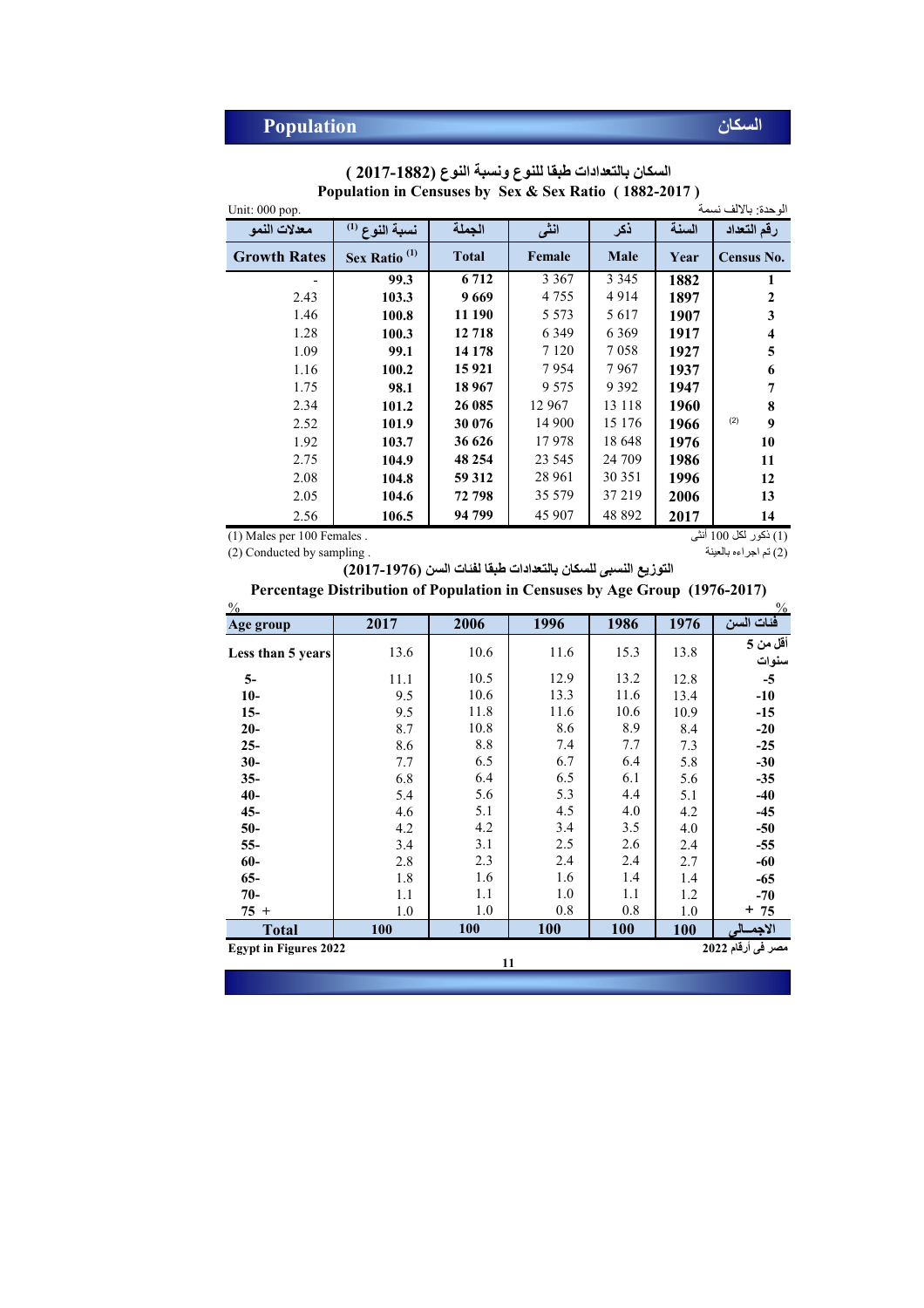| <b>Population</b> | السكان |
|-------------------|--------|
|-------------------|--------|

#### **(1) معدل اإلعالة الديموجرافي (2021-2005)**

#### **Demographic Dependency Rate (2005-2021) (1)**

المعدل: نسمة لكل 100 عائل **السنـــه** Rate : Population /100 dependant **المعــــــدل**

| ັ    |               |
|------|---------------|
| Rate | Year          |
| 69.8 | 2005          |
| 55.0 | $^{(2)}$ 2006 |
| 54.9 | 2007          |
| 54.9 | 2008          |
| 55.0 | 2009          |
| 55.0 | 2010          |
| 55.0 | 2011          |
| 55.0 | 2012          |
| 54.0 | 2013          |
| 55.2 | 2014          |
| 55.2 | 2015          |
| 53.9 | 2016          |
| 61.6 | $^{(2)}$ 2017 |
| 61.5 | 2018          |
| 62.0 | 2019          |
| 61.6 | 2020          |
| 61.6 | 2021          |

)1( التعريف : بيان يعكس مدي العبء الذي يتحملة الجزء المنتج من السكان و يعبر عنة بالمعادلة االتية : عدد السكان فى الفئات العمرية أقل من 15 سنة + 65 سنة فأكثر / السكان في الفئة العمرية (15-64) 100x

(1) Definition: Reflects extent of burden undertaken by producers pop.which expressed by following equation: Population less than  $15$  years old  $+ 65$  years

old  $& over / population in the age group (15-64) \times 100$ 

)2( سنة تعدادية year Census) 2(

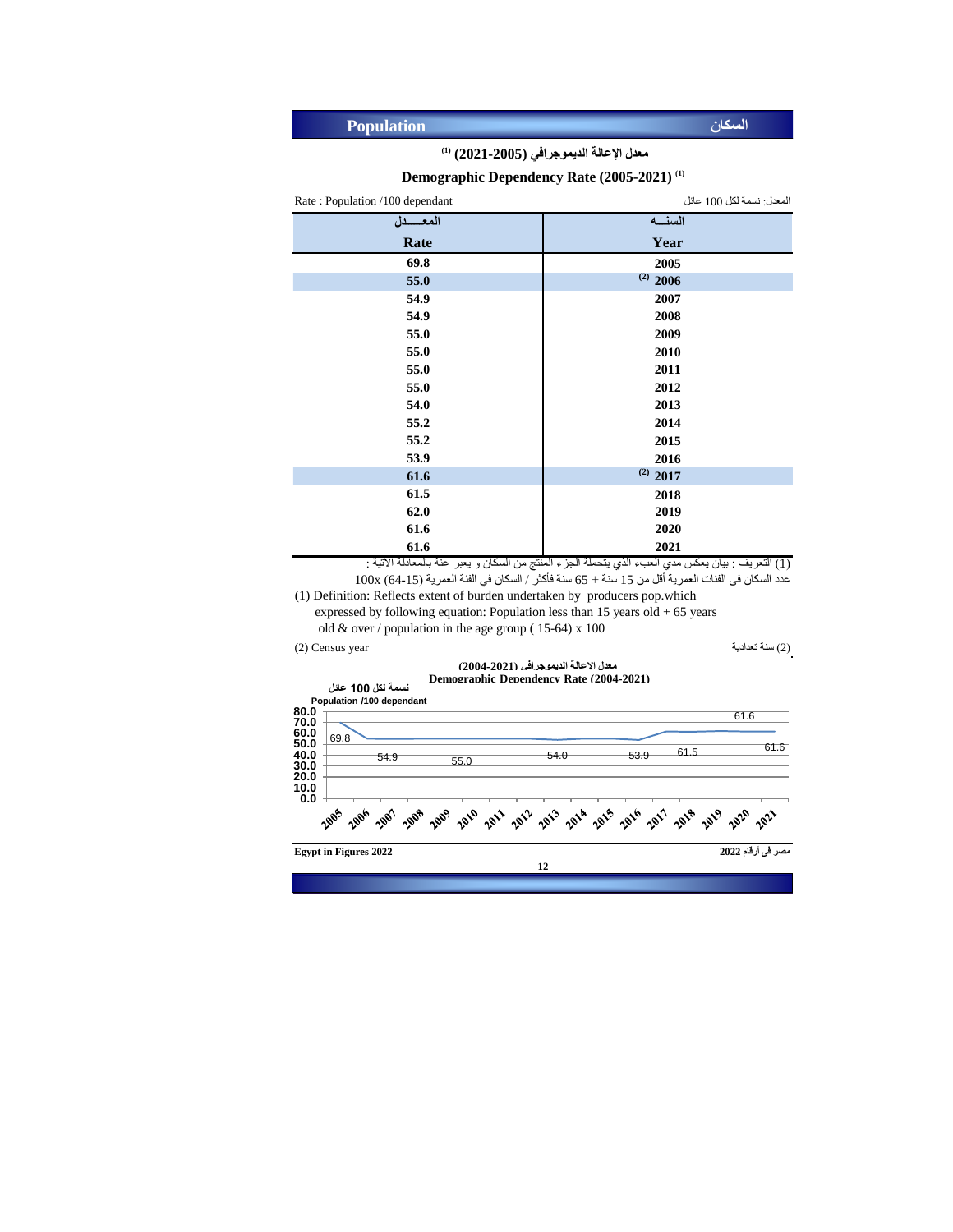İ

|  |  |  | الكثافة السكانية الكلية <sup>(1)</sup> في بداية الأعوام (2005-2022 ٌ ) |
|--|--|--|------------------------------------------------------------------------|
|--|--|--|------------------------------------------------------------------------|

## **Total Population Density (1) at The Beginning of Years (2005-2022\*)**

| الكثافة السكانية الكلية  نسمة /كم <sup>2</sup>          | عدد السكان (بالمليون)    | السنه |
|---------------------------------------------------------|--------------------------|-------|
| <b>Total Population Density</b><br>Pop./Km <sup>2</sup> | <b>Population (Mil.)</b> | Year  |
| 70.2                                                    | 70.0                     | 2005  |
| 71.5                                                    | 71.3                     | 2006  |
| 73.1                                                    | 72.9                     | 2007  |
| 74.7                                                    | 74.4                     | 2008  |
| 76.4                                                    | 76.1                     | 2009  |
| 78.1                                                    | 77.8                     | 2010  |
| 79.9                                                    | 79.6                     | 2011  |
| 81.9                                                    | 81.6                     | 2012  |
| 84.0                                                    | 83.7                     | 2013  |
| 86.1                                                    | 85.8                     | 2014  |
| 87.1                                                    | 86.8                     | 2015  |
| 90.4                                                    | 90.1                     | 2016  |
| 92.4                                                    | 92.1                     | 2017  |
| 96.6                                                    | 96.3                     | 2018  |
| 98.4                                                    | 98.1                     | 2019  |
| 100.1                                                   | 99.8                     | 2020  |
| 101.8                                                   | 101.5                    | 2021  |
| 103.3                                                   | 102.9                    | 2022  |

**الكثافة السكانیة الكلیة فى بدایة الاعوام (2022-2004\*)**